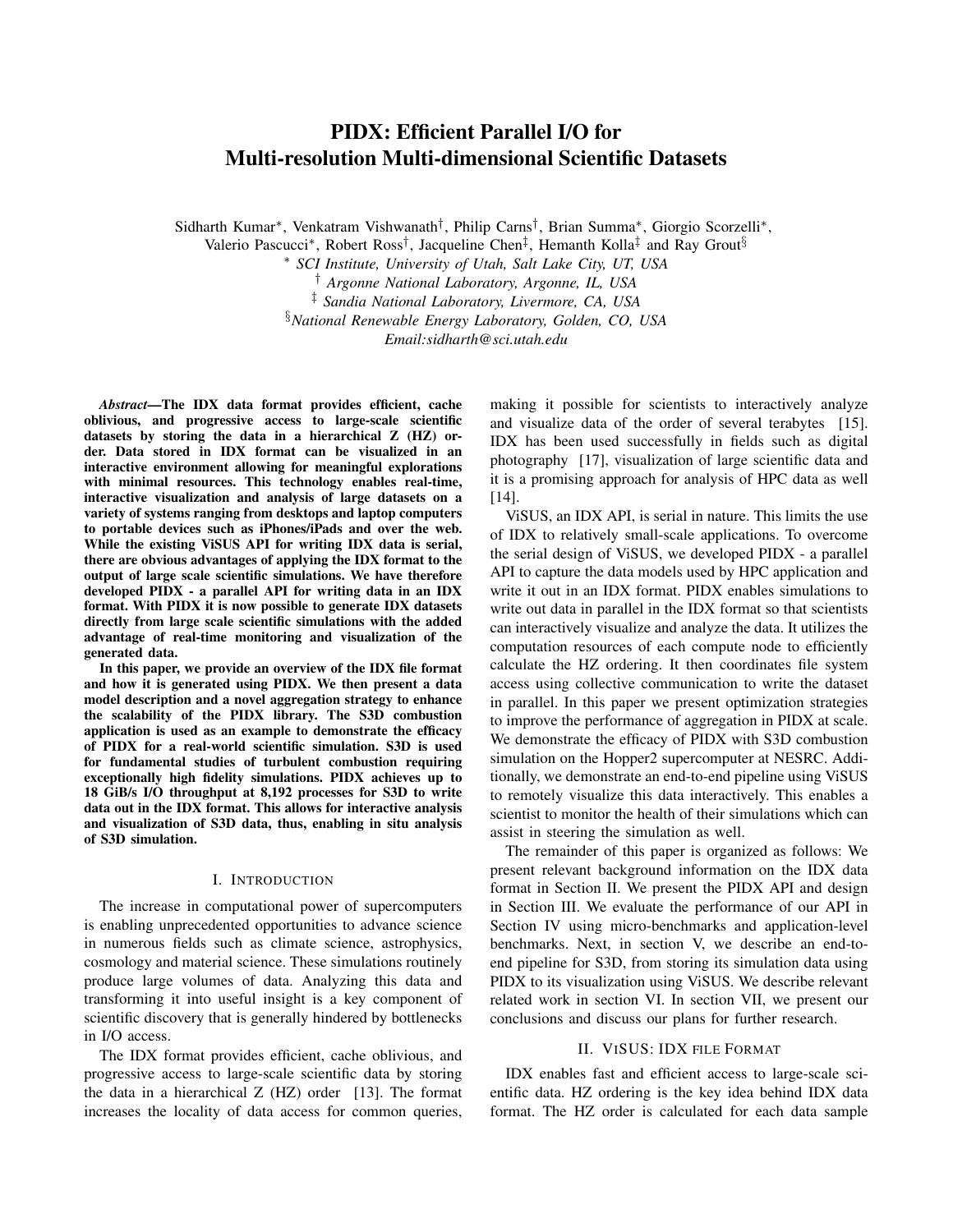| HZ.            | <b>Start</b> | End  | <b>Block Number</b>     |
|----------------|--------------|------|-------------------------|
| Level          | HZ.          | HZ   | (File Number)           |
| 0              | 0            | 0    | 0(0)                    |
| 1              | 1            | 1    | 0(0)                    |
| $\overline{c}$ | 2            | 3    | 0(0)                    |
| 3              | 5            |      | 0(0)                    |
| 4              | 8            | 15   | 0(0)                    |
| 5              | 16           | 31   | 0(0)                    |
| 6              | 32           | 63   | 0(0)                    |
| 7              | 64           | 127  | 0(0)                    |
| 8              | 128          | 255  | 0(0)                    |
| 9              | 256          | 511  | 1(0)                    |
| 10             | 512          | 1023 | $2(1)\overline{3(1)}$   |
| 11             | 1024         | 2047 | $4(2)$ 5(2) 6(3) 7(3)   |
| 12             | 2048         | 4095 | 8(4) 9(4) 10(5) 11(5)   |
|                |              |      | 12(6) 13(6) 14(7) 15(7) |

Table I

BLOCK AND FILE DISTRIBUTION OF EACH HZ LEVEL IN A  $16^3$  IDX  $\,$ DATA SET USING 256 ELEMENTS PER BLOCK AND 2 BLOCKS PER FILE. LEVELS 10 THROUGH 12 SPAN MULTIPLE BLOCKS.

using the spatial coordinates of that sample. All data sample points are then assigned a HZ level. The HZ level can be calculated based on an index in the HZ order using the formula  $level = \lfloor log_2(HZindex)\rfloor + 1$ . Each HZ level corresponds to data at a particular level of resolution. In this formulation, with each increasing level, the number of elements increases by a factor of two. Data in an IDX file is written with an increasing HZ order. At storage, the HZ ordered data samples are grouped in blocks of a constant size. A preset number of blocks is written into each binary file. A metadata *.idx* file contains all the required associated information of the IDX file. For any IDX file, it contains the bounding box *(box)*, number of elements per block *(elements per block)*, number of blocks per binary file *(blocks per file)*, the bitmask and the filename template. Table 1, for example shows block, HZ level as well as the file layout for an IDX file of *box* (0, 0, 0 : 16, 16, 16), 256 *elements per block* and 2 *blocks per file*.

The conversion of data to IDX format can be considered as converting an N-dimensional data to one dimension. The HZ ordering and corresponding distribution of data into different levels of resolution significantly reduces lag when zooming or panning a large-scale dataset. As can be seen in Table I, block 1 contains data up to HZ level 8. In general, for each IDX file, the first block contains data up to level  $log_2(elements\_per\_block)$ . Data in the first block spans the entire volume in the lowest resolution. As we access the blocks in linearly increasing order, the resolution level starts to increase and spans a smaller part of the volume. A data query to an IDX data set requires first checking the metadata to find the intersection of the queried data with the data blocks. Data can then be retrieved using lower resolution data from initial blocks or higher resolution data from later blocks. This scheme of access ensures an interactive and progressive data access.

## III. PARALLEL IDX

IDX is a desirable file format for visualization of large scale HPC simulation results because of its ability to access multiple levels of resolution with low latency for interactive exploration. The existing ViSUS implementation is serial in nature, which prevents parallel simulations from writing directly into IDX format. Data could be converted as a postprocessing step; however, this would significantly increase the analysis turn around time and make poor use of available parallel I/O resources available in today's leadership-class computing facilities. We have therefore developed the Parallel IDX (PIDX) library, which enables simulations to write IDX data directly [9]. PIDX coordinates data access among participating processes so that they can write concurrently to the same data set with coherent results.

In previous work [9], we successfully demonstrated the use of PIDX in coordinating parallel access to multidimensional datasets. We also explored optimizations both for parallel HZ computation and for efficient access to the underlying data files that make up an IDX dataset. While this implementation was successful with synthetic benchmarks at moderate scale (up to 512 processes), we encountered two key challenges in employing PIDX for realworld applications on leadership-class computing systems. The first is that HPC simulations typically generate data for several related multidimensional variables at each simulation time step. If we store this collection of variables in a naive manner, then we risk inefficiency from redundant HZ ordering calculations and sub-optimal file access patterns. We must therefore capture the application data model in a way that provides a complete picture of the intended data movement so that PIDX can calculate an optimal strategy for its computation and I/O phases. The second challenge is that the translation from multidimensional parallel application data into a progressive linear data format results in an extraordinary degree of noncontiguous data access, both in application memory and within the file system. This access pattern impedes scalability.

We address these challenges in PIDX using two related strategies [4]. First, we introduce a new API that tailors to the needs of HPC application data models. We then introduce an aggregation algorithm that translates the application data model into an efficient movement of data to storage. These strategies are discussed in greater detail in the following subsections.

## *A. Expressing HPC data models with PIDX*

The first prototype implementation of PIDX presented a single PIDX\_write() function that could be used to write a portion of a multi-dimensional dataset to disk. All data passed into this function must reside in a contiguous, row-major ordered memory region. While sufficient for simple use cases, this API was not flexible enough for more complex real-world applications. In particular, if there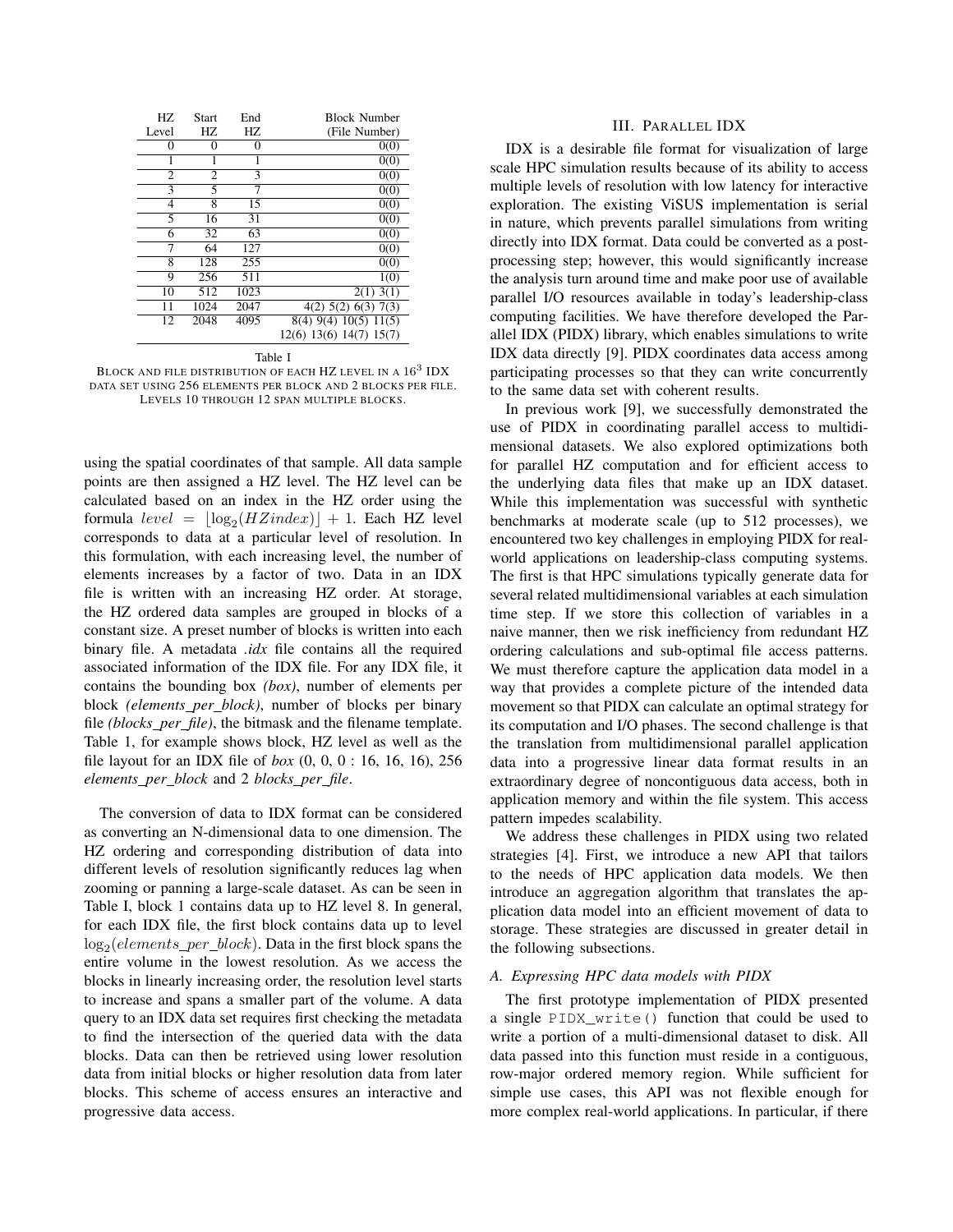were multiple variables, if the variables were strided in memory, or if there were multiple samples per variable (ie, a compound vector), then transferring a complete simulation time step to IDX would require packing data into multiple intermediate buffers and issuing multiple PIDX\_write() operations. This approach not only introduces small I/O operations to the storage system, but also limits the scope of potential I/O optimizations.

Listing 1. Enhanced PIDX API example

```
/ ∗ d e f i n e v a r i a b l e s a c r o s s a l l p r o c e s s e s ∗ /
var1 = PIDX_variable_global_define("var1"samples, datatype);
```
- */* ∗ *add local variables to the dataset \*/* PIDX\_variable\_local\_add(dataset, var1,  $global_index, count);$
- */* ∗ *d e s c r i b e memory l a y o u t* ∗ */* PIDX\_variable\_local\_layout (dataset, var1, memory\_address, datatype);

*/* ∗ *w r i t e a l l d at a* ∗ */* PIDX\_write (dataset);

To overcome this problem, we devised an enhanced API that decouples the definition of the application's data model from the actual transfer of data to storage. This technique has proven successful in a variety of existing high level libraries such as HDF5 [1] and pNetCDF [10]. The PIDX API allows applications to store a collection of dense multidimensional variables. Each variable has its own type and can be written from an arbitrary memory layout on each process. An example of the use of this enhanced PIDX API is shown in Listing 1. The first step is to define a variable. This includes an indication of how many samples make up an instance of the variable and what MPI datatype will represent the variable. The second step is to add the variable to the dataset if the local process uses that variable. The third step is to describe how the variable is laid out in local memory, including any striding information. These initial three steps can be repeated as needed to describe all variables to be included in an IDX dataset. The final phase is the PIDX\_write() command, which tells the library to transfer the entire dataset to storage.

This organization allows PIDX to leverage as much concurrency as possible by taking all variables into account simultaneously. It also allows PIDX to reuse HZ calculations where possible for variables that share the same dimensions. In the following subsection we will explore aggregation optimizations that take advantage of this global view of the dataset as well.

## *B. Aggregation strategies*

Once an HZ ordering is calculated in PIDX, each process must write its local data into appropriate regions in the



Figure 1. Histogram of file accesses produced when a single process writes a 22 x 36 x 22 volume without aggregation. Each element is 8 bytes.

underlying IDX dataset. The IDX data is divided into a collection of files in a directory hierarchy to promote efficient caching during visualization [17]. These files are further broken down into blocks that each contain a contiguous set of HZ ordered samples. The blocks are sparsely populated according to the dimensions of the dataset. Each block may contain samples from many different processes in an HPC simulation, especially in the initial low resolution HZ levels. As a result, each process holds a variety of data elements that are destined for noncontiguous file regions. This access pattern problem is exacerbated if the data dimensions are not a power of two due to the fact that the IDX calculation will result in a sparse linear ordering.

Figure 1 illustrates the noncontiguous nature of the file accesses required to write a non power of two dataset using PIDX. This example shows a histogram of the number of contiguous elements (i.e. samples) in each underlying write operation needed to transfer a single 22 x 36 x 22 volume. Each element is an 8 byte double precision floating point number, yielding a total data size of roughly 136 KiB. The entire volume is written by a single process. In this example, the two largest write accesses contain 2048 elements (16 KiB), but smaller file accesses are much more common. There are 736 writes that transfer 3 elements or less to storage. This type of small write access pattern is known to scale poorly, especially on leadership-class storage systems [2].

One solution to this problem is to aggregate data before writing by using a two-phase I/O strategy [6]. In an MPI environment, this can usually be accomplished by simply issuing MPI-IO collective operations [18]. However, this approach is not applicable in PIDX. Each IDX dataset is broken into a (possibly large) collection of smaller underlying files and MPI-IO only allows collective writes to one file at a time within a given communicator. It is therefore infeasible to fully express all possible concurrent operations using MPI-IO. We instead designed an aggregation algorithm tailored specifically for IDX data sets, in which a subset of processes are responsible for combining data from all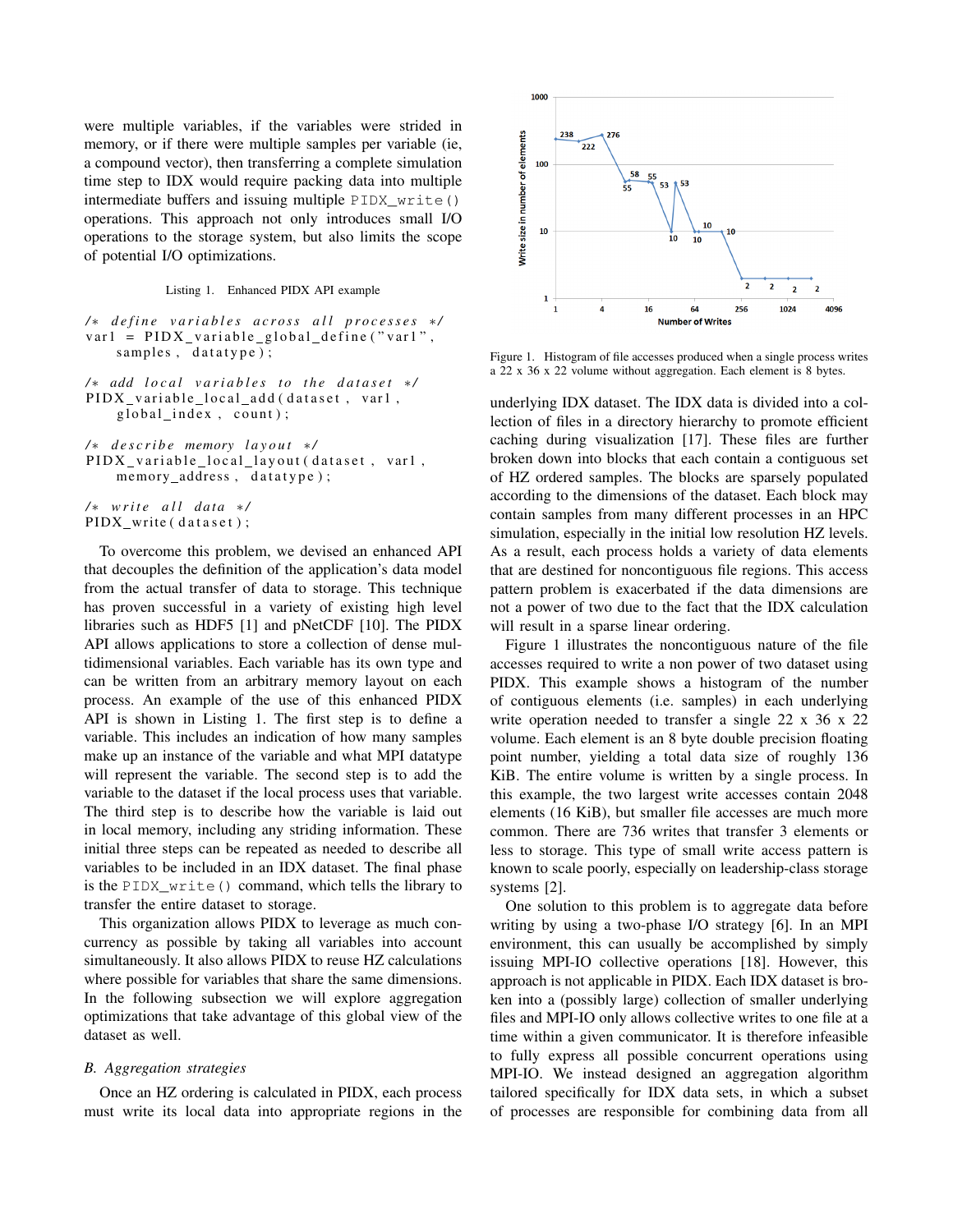

Figure 2. Schematic diagram of PIDX aggregation strategies: (A) No aggregation (B) Aggregation Implemented with RMA (C) Aggregation Implemented with RMA and MPI\_Datatypes

processes into large contiguous buffers before writing to storage.

The first step in tailoring aggregation to IDX is to select appropriate aggregators. We chose aggregator processes such that each one is responsible for writing all the data corresponding to a single IDX variable to a given binary file. For example, a single variable dataset of dimensions  $256<sup>3</sup>$  would produce 16 underlying files when using the default IDX parameters. 16 aggregators are therefore used to write the files, regardless of the total number of processes contributing data. If there were three variables, then there would be three aggregators per file, bringing the total number of aggregator processes to 48. The aggregators are distributed evenly among all MPI ranks in order to maximize throughput in cases where adjacent ranks share I/O resources such as forwarding nodes. The buffer size of each aggregator can be tuned using IDX-specific parameters; the default configuration results in a 64 MiB aggregation buffer for each aggregator when using double precision floating point variables. This strategy must be adjusted in corner cases where the dataset parameters would require more aggregators than can be satisfied by the job size, but the default organization offers several key advantages. Metadata overhead is minimized by having each aggregator write to no more than one file. All writes can also be perfectly block aligned in storage by shifting the offset of each variable and adjusting the IDX header information accordingly.

The second step in designing a custom aggregation algorithm for IDX was to choose the communication mechanism for transferring data from each process to the appropriate aggregator. We elected to use MPI one-sided communication for this purpose, with each aggregator presenting an RMA window in which to collect data. The clients place data directly into appropriate remote buffer locations according to a global view of the data set. This has two notable advantages over point to point communication in this context. The first is that it avoids redundant computation. The client can reuse the results of its HZ ordering calculation to determine where to write each contiguous set of samples without involving the aggregators. This leads to a second advantage, in that each process can govern how much data to transmit with each MPI\_Put() operation according to the nature of the local IDX data and the complexity of the resulting memory access pattern. Datatypes and buffers can be constructed iteratively and broken into segments according to HZ level boundaries, datatype size, or data buffer size with no additional synchronization. MPI\_Win\_fence() is used for synchronization once all transfers are complete.

Figure 2 illustrates the evolution of the aggregation strategies used within PIDX. In Figure 2(A), each process writes its own data directly to the appropriate underlying IDX binary file, leading to a large number of small accesses to each file. In Figure 2(B), each process uses  $MPI_Put()$ operations to transmit each contiguous data segment to an intermediate aggregator. Once the aggregator's buffer is complete then the data is written to disk using a single large I/O operation. In Figure 2(C) we go one step further, by bundling several noncontiguous memory accesses from each process into a single MPI\_Put() using MPI indexed datatypes. This approach reduces the number of small network messages needed to transfer data to aggregators.

## *C. PIDX I/O phases*

The data model and I/O aggregation strategy presented in the preceding subsections are just two steps in the complete process of writing an IDX dataset. The entire process can be summarized as follows:

- 1) Describe data model (see Section III-A)
- 2) Create an IDX block bitmap
- 3) Create underlying file and directory hierarchy
- 4) Perform HZ encoding
- 5) Aggregate data (see Section III-B)
- 6) Write data to storage

The creation of the IDX block bitmap is a critical component of writing a large IDX dataset in parallel. This bitmap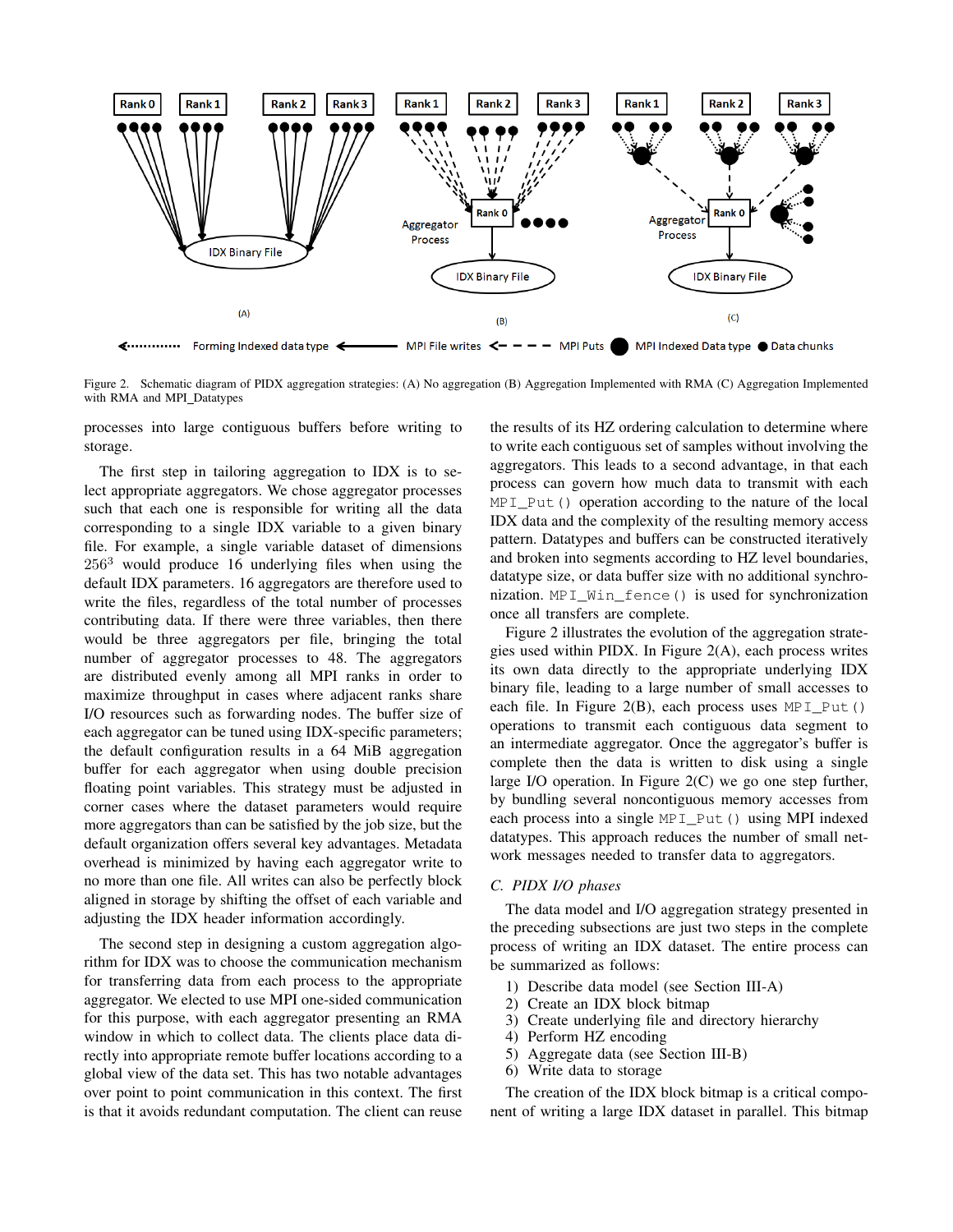indicates which IDX blocks must be populated in order to store an arbitrary N-dimensional dataset. The maximum number of IDX blocks can be determined trivially by rounding up the global dimensions to the nearest power of two and dividing by the number of samples per block. This is only an upper bound, however. We can limit the number of files and the size of those files (especially for datasets that are just over a power of two boundary) by calculating exactly which blocks must be populated. This calculation is performed up front and stored in a bitmap indicating which blocks are used in the IDX dataset. This block bitmap is used for three purposes: to determine what files and directories need to be created within the IDX dataset, to generate the header information indicating the location of each block within each file, and to determine the correct file offset for each HZ buffer that is written to storage. In order to generate the block bitmap, the maximum number of blocks is calculated first. An inverse HZ computation is done for the starting and the ending HZ addresses of all the potential data blocks. This step yields the bounding box in x, y and z coordinates for each block. A block will contain data corresponding to the global volume only if there is an intersection between this bounding box and and the data being written by the application.

The IDX file and directory hierarchy is created by the rank 0 process in the application before any I/O is performed. In future, we plan to distribute this task among more processes in order to parallelize this activity. The HZ encoding step is performed independently on each process. In order to minimize memory access complexity, all samples are copied into intermediate buffers in a linear Z ordering. Note that the Z ordered data from each process may span multiple HZ levels or multiple files within the overall IDX dataset. Aggregation is performed as described in Section III-B. The final step is to write the HZ ordered data to disk. This step is performed using independent MPI-IO write operations. Due to explicit aggregation within PIDX there is no need for collective I/O or derived data types at this step.

## IV. EVALUATION

Our ultimate goal in this section is to evaluate the performance of PIDX to directly write IDX datasets for each time-step of the S3D combustion simulation.

S3D is a continuum scale first principles direct numerical simulation code which solves the compressible governing equations of mass continuity, momenta, energy and mass fractions of chemical species including chemical reactions. The computational approach in S3D is described in [3]. In the S3D code, each rank is responsible for a piece of the three-dimensional domain; all MPI ranks have the same number of grid points and the same computational load under a Cartesian decomposition. S3D has been run successfully on up to near the full size (216,000 cores) of the NCCS XT5 jaguarpf, demonstrating near linear scaling up to approximately half of the machine (approximately 120k ranks) with the current validated production code base in the weak scaling limit. Similarly, it has demonstrated near linear scaling to 120,000 cores on the CrayXE6, Hopper2, at NERSC. S3D can be compiled with support for several I/O schemes which are then selected at runtime via a configuration parameter. S3D I/O extracts just the portion of S3D concerning restart dumps, allowing us to focus exclusively on I/O characteristics. For our evaluation, we used an S3D I/O configuration wherein each process produced a  $64<sup>3</sup>$ volume consisting of 4 fields (field 1 and 2 each of just 1 sample, field 3 with 3 samples and field 4 with 11 samples). This produces 32 MiB of data per process. Because PIDX is implemented in C, we developed a wrapper to facilitate the use of PIDX with S3D, which is a Fortran code. We also incorporated a custom I/O module in S3D to enable the use of PIDX as an alternative to the existing I/O schemes.

Unless otherwise noted, all experiments presented in this work were performed on the Hopper2 system at NERSC. Hopper2 has a peak performance of 1.28 Petaflops/sec, 153,216 processors cores for running scientific applications, 212 TB of memory, and 2 Petabytes of online disk storage. Hopper2's compute nodes are connected via a custom highbandwidth, low-latency network provided by Cray. The connectivity is in the form of a *mesh* in which each node is connected to other nearby nodes like strands in a fishing net. Each network node not only handles data destined for itself, but also relays data to other nodes. The *edges* of the mesh network are connected to each other to form a *3D torus*. The custom chips that route communication over the network are know as *Gemini* and the entire network is often referred to as the *Cray Gemini Network*. The Hopper2 system has access to five different file systems which provide different levels of disk storage, I/O performance, and file permanence. Two identically configured Lustre file systems provide 25 GiB/s scratch storage for large I/O intensive jobs. We used one of these scratch file systems as the target for all benchmark datasets in our evaluation. This same file system is also used for production S3D jobs on hopper, although jobs typically use Fortran I/O as their output method.

The Lustre scratch file system used in our evaluation consisted of 26 I/O servers, each of which provides access to 6 object storage targets (OSTs). The compute node network is connected to the servers via QDR Infiniband, and the servers are in turn connected to 13 LSI 7900 disk controllers via Fibre Channel 8. Our experiments used the default Lustre striping parameters on Hopper2 in which each file is striped across two OSTs.

We first investigate the impact of PIDX file parameters on the achievable throughput. Next, we evaluate the efficacy of the I/O optimization strategies for PIDX. Finally, we compare the weak scaling performance of PIDX and Fortran I/O for S3D I/O.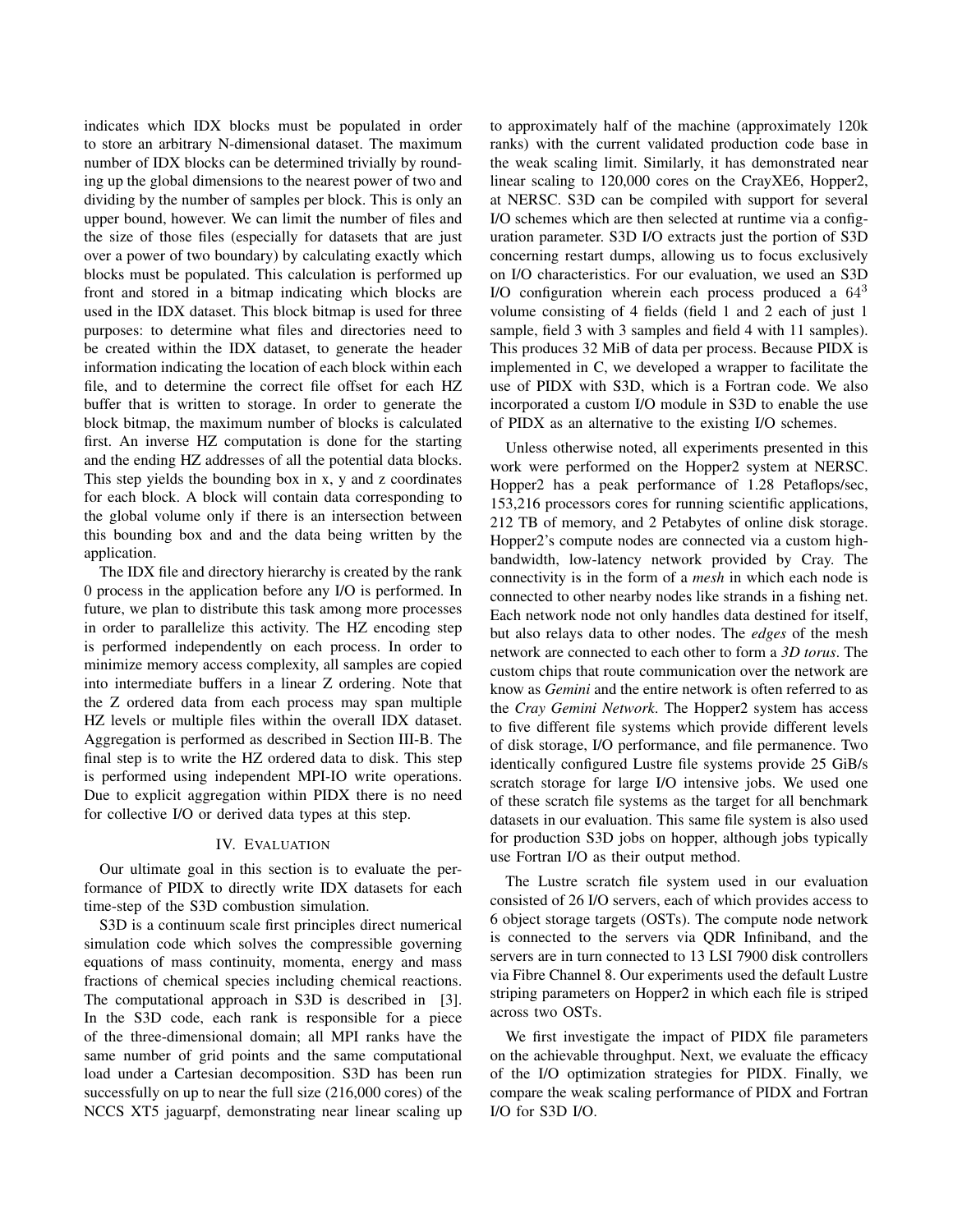

Figure 3. Impact of PIDX file parameters on achievable throughput. We see that PIDX performs best on Hopper2 with a larger number of aggregators and smaller file sizes.

#### *A. Impact of PIDX file parameters*

There are two main file parameters in PIDX that can be varied to produce the same IDX dataset with different numbers of files and different data distributions. The *elements per block* parameter controls the number of samples that constitute an IDX block, while the *blocks per file* parameter controls the number of blocks that constitute a data file within IDX. Both can be increased in order to reduce the total number of files and enlarge the size of each file. These parameters can be used to tune PIDX to reflect the characteristics of the underlying file system, as some file systems are optimized towards performance for large numbers files or performance for single shared files.

To understand the impact of these parameters, we wrote a micro-benchmark to write out a 3D volume using PIDX. In our evaluations on Hopper2, we vary the number of processes from 256 to 4096. Each process writes a  $64<sup>3</sup>$  subvolume of double precision floating point data to generate a total volume of 512 MiB (256 processes) and 4 GiB (4096 processes). We varied *elements per block* from 2 <sup>15</sup> to 2 18 and varied *blocks per file* to 128, 256 and 512. Varying these parameters have a bearing on the aggregation time spent during RMA communication as well as the file write time. This means that it will take a different amount of time to generate two IDX file with same *box* but different *elements per block* or *blocks per file*.

Figure 3 depicts the maximum and minimum throughputs achieved as we vary the tuning parameters. For each data point we label the performance, the number of files generated, and the *elements per block* and *blocks per file* parameters that were used to achieve that result. As the number of files increases (smaller *blocks per file*), we achieve a noticeable speed up for two reasons. First, the number of aggregators is increased. Secondly, the underlying Lustre file system performs better as data is distributed across a larger



Figure 4. Throughput comparison of all the versions of the API

number of files. We believe our design is flexible enough to be tuned to generate small number of large shared files or a large number of files depending on which is optimal for the target system. We used 128 *blocks per file* and 2 15 *elements per block* in all further evaluations in this work.

#### *B. Efficacy of Aggregation on PIDX I/O performance*

Figure 4 depicts performance of the aggregation mechanism in PIDX to write 10 time-steps in S3D I/O as we scale the number of processes from 256 to 8192. Each process writes out a  $(64)^3$  sub-volume with 4 variables. Three cases are shown: one in which no aggregation is performed and all processes write directly to storage with MPI independent I/O, one in which aggregation is performed using a separate MPI\_Put() operation for each contiguous region, and one in which MPI datatypes are used to transfer multiple regions using a smaller number of MPI\_Put() operations. Aggregation with MPI datatypes yields a significant speed up for I/O performance in comparison to a scheme that uses no aggregation. At 256 processes, we achieve up to a 18-fold speed up, and at 2048 processes, we achieve up to 30-fold speed up over a scheme with no aggregation.

The aggregation strategy that utilized MPI datatypes yielded a 20% improvement over the aggregation strategy that issued a separate MPI Put () for each contiguous region. An indexed datatype was used to describe all transfers to a given aggregator at each HZ level. The reason for the performance improvement is that the datatype reduced the number of small messages transferred during aggregation, therefore reducing network congestion. In future work we believe that this could be optimized further by creating datatypes that span multiple HZ levels.

#### *C. Weak Scaling Performance*

We evaluate the weak scaling performance of S3D I/O using PIDX and Fortran I/O as we vary the number of processes from 256 to 8192. In each run, S3D I/O wrote out 10 time-steps wherein each process contributed a  $64<sup>3</sup>$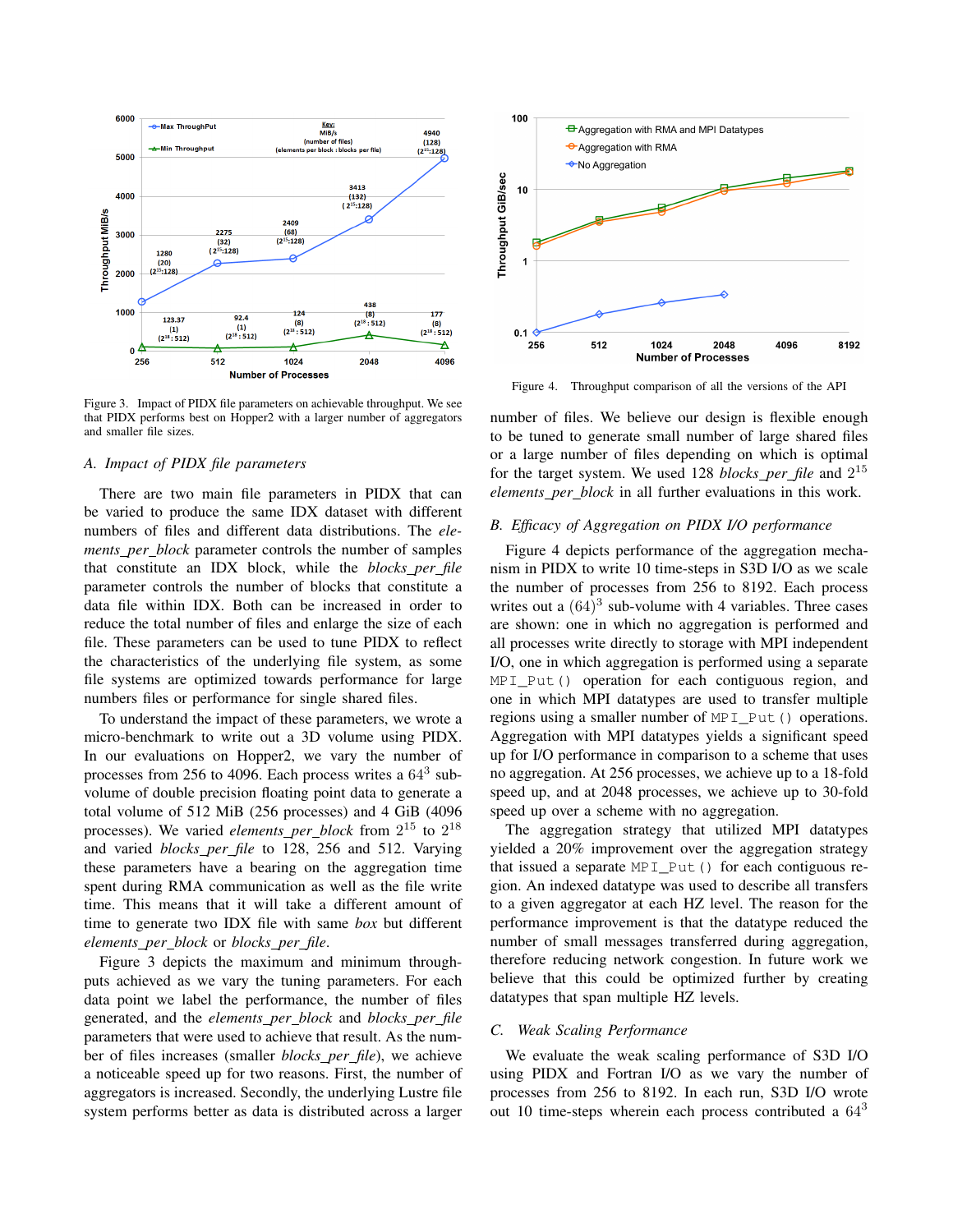

Figure 5. Weak scaling of I/O mechanisms including PIDX and Fortran I/O

block of double precision data (32 MiB) consisting of 4 variables. The variables were pressure, temperature, velocity (3 components) and species (11 components). In order to provide a baseline for the results obtained from PIDX and Fortran I/O, we also executed IOR tests for each process count. IOR is a general-purpose parallel I/O benchmark [16] which we configured in this case to produce a similar access pattern to that generated by S3D with Fortran I/O: each process writes one complete file without fsync. This should achieve near-optimal performance for the Lustre file system. The IOR performance gives us a measure of the maximum performance achievable for the filesystem. The S3D PIDX, S3D Fortran I/O, and IOR weak scaling results are shown in Figure 5. From the figure we see that at 8192 processes, PIDX achieves a maximum I/O throughput of 18 GiB/s ( 90% of the IOR throughput). As we increase the number of processes, the performance of PIDX increases as the number of files increases leading to more aggregators participating in I/O. IOR and Fortran I/O achieve similar throughput for all the process counts. This is primarily due to the fact that Fortran I/O in S3D behaves similarly to IOR test case with each process populating a unique output file. Although PIDX is not as fast as Fortran I/O for this benchmark, we can see that the results are converging towards a comparable peak performance at larger process sizes while offering significant advantages over unstructured Fortran I/O data in terms of visualization capability.

Figure 6 depicts the time taken by the various PIDX I/O components - IDX file hierarchy creation, HZ computation, aggregation time and the I/O write time. As we scale the number of processes from 256 to 4096, the amount of data written increases from 8 GiB per time-step to 128 GiB per time-step. As the IDX data size increases with the number of processes, the number of binary files required to represent the data increases. This leads to an increase in time needed to create the IDX file hierarchy. We believe that this time could be reduced by distributing the creation of the file hierarchy



Figure 6. The proportion of time taken by the various I/O components as we scale from 256 processes (8 GiB) to 4096 processes (128 GiB)

across a larger number of nodes, which we will confirm in future work. HZ computation is embarrassingly parallel and takes 0.17 secs as we weak scale the number of processes. We observe that the percentage of total I/O time spent on data aggregation increases with the process count due to the increasing volume of network traffic. The actual I/O write time dominates the total time. The write phase by itself achieves rates that are similar to peak rates measured with IOR, however. At 4096, if we consider just the I/O write phase performance, then we achieve 19.7 GiB/s ( 96% of the IOR performance).

#### V. VISUALIZATION PIPELINE

In addition to the efficient file format, ViSUS has been shown to aid in the interactive exploration of very large datasets [13], [17], [15]. ViSUS has been extended to support a client-server model in addition to the traditional viewer. The ViSUS server uses HTTP (a stateless protocol) in order to support many clients. A traditional client/server infrastructure, where the client established and maintained a stable connection to the server, can only handle a limited number of clients robustly. Using HTTP, the ViSUS server can scale to thousands of connections.

In a typical ViSUS client-server session, the client only requests the particular region needed for display. Due to the resolution of modern displays this data is very small compared to the total size of the data and optimized to minimize latency. The Visus client keeps a number (48) of connections alive in a pool using the "keep-alive" option of HTTP. The use of lossy or lossless compression is configurable by the user. For example, ViSUS supports JPEG and EXR for lossy compression of byte and float data respectively. The ViSUS server is an open client/server architecture, therefore possible to port the server to any web server which supports a C++ module plugin (i.e. apache, IIS).

Ideally, a scientist would like to view a simulation as it is computed, in order to steer or correct the simulation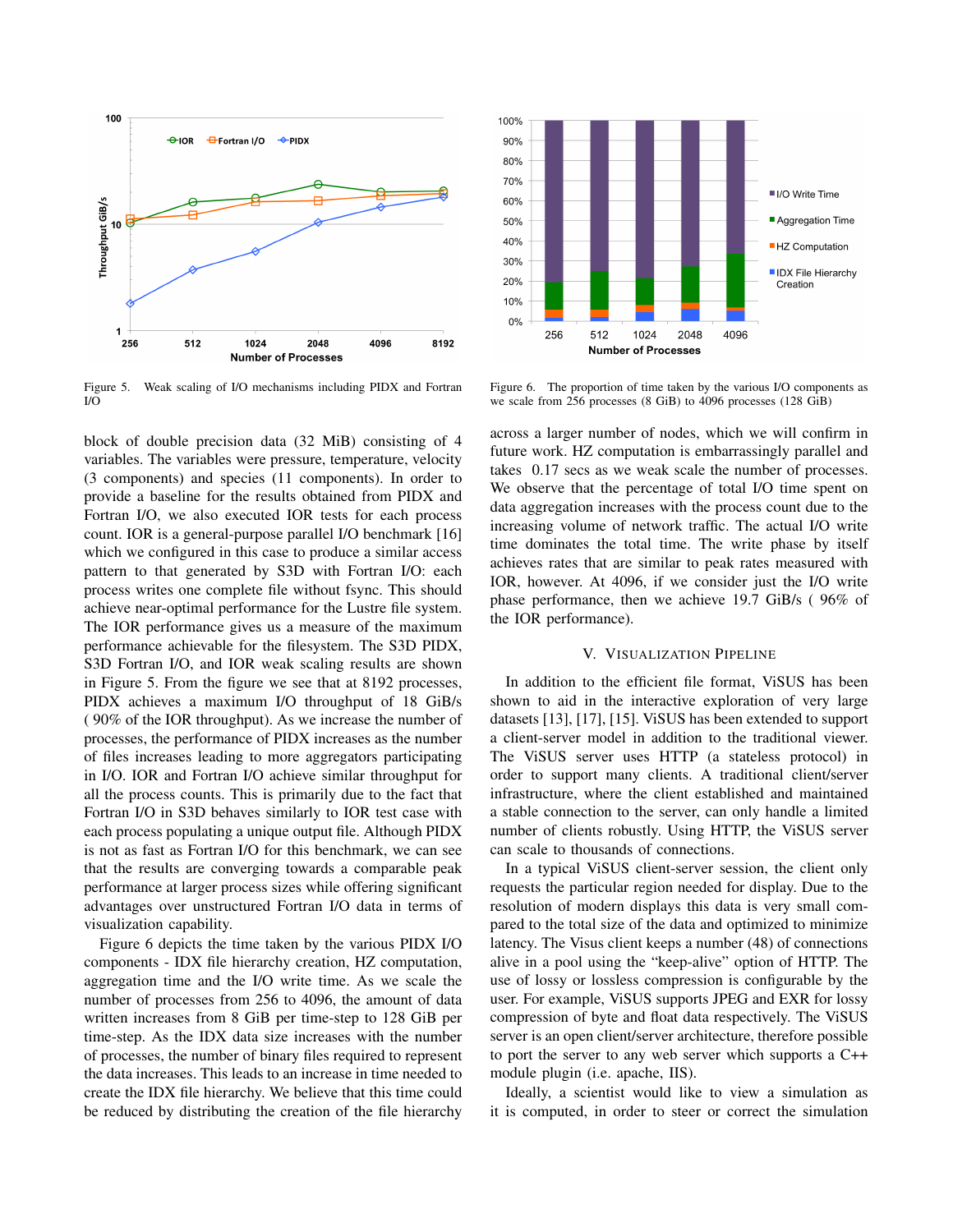

Figure 7. A 2D slice of a S3D simulation time step seen through a remote ViSUS client.



Figure 8. A volume render of an S3D simulation time step seen through a remote ViSUS client.

as unforeseen events arise. A single time-step from the S3D simulation is approximately 128 GB in size, which would be infeasible to transfer offsite. For example, in our testing the transfer of a single time-step from the Hopper2 system to our local file server took approximately 3 hours 38 minutes. In the time to transfer a single time-step, the userscientist would have lost any chance for significant steering or correction. By using the IDX format in the simulation checkpointing, we can link this data directly with an Apache server using a ViSUS plug-in running on a log-in node for the cluster system. ViSUS can handle missing or partial data, therefore allowing the visualization of the data even as it is being written to disk by the system.

ViSUS supports a wide-variety of clients: a stand-alone application, a web-browser plug-in, or an iOS application for the iPad or iPhone. Therefore an application scientist can monitor an active simulation on practically any system without any need to transfer the data off of the computing cluster. Figures 7 and 8 show a volume render and a 2-dimensional slice of a S3D simulation time-step seen through a ViSUS stand-alone remote client. The data can be viewed remotely without moving the large simulation data off of the high-performance system.

### VI. RELATED WORK

Parallel scientific simulations often produce large volumes of data, and a variety of high level libraries have been developed to aid in structuring that data and accessing it efficiently. The Hierarchical Data Format (HDF) is one such library that allows developers to express data models in a hierarchical organization [1]. Parallel NetCDF [10] is another popular high level library with similar functionality to HDF5 but in an file format that is compatible with serial NetCDF from Unidata. Both HDF5 and PNetCDF are implemented atop MPI and MPI-IO functionality. They both leverage MPI-IO collective I/O operations for data aggregation. While HDF5 and PnetCDF are both more general-purpose and robust than PIDX, the chief advantage of PIDX is that it reorders each individual sample to in a manner that enables real-time multi-resolution visualization. PIDX is not intended to serve as a general purpose data format, but it may be suitable for use within HDF5 or PNetCDF as an alternative data layout. ADIOS is another popular library used to manage parallel I/O for scientific applications [11]. One of the key features of ADIOS is that it decouples the description of the data and transforms to be applied to that data from the application itself. ADIOS supports a variety of back-end formats and plug-ins that can be selected at run time.

Previous work in multi-resolution data formats for parallel processing environments include work from Chiueh and Katz in developing a multi-resolution video format for parallel disk arrays [5]. They leveraged Gaussian and Laplacian Pyramid transforms that were tailored to the underlying storage architecture to improve throughput. Their work focused on read-only workloads as opposed to writeheavy workloads. Chaoli, Jinzhu and Han have presented work in parallel visualization [19] of multiresolution data. Their algorithm involves conversion of raw data to a multiresolution wavelet tree and focuses more on parallel visualization rather than a generic data format as in PIDX. Many researchers previously have proposed various techniques for multiresolution encoding and rendering of large scale volumes [8], fewer studies were focused on designing parallel algorithms for generating data itself in a more interactive usable format like the IDX. The mechanism that PIDX uses to split parallel I/O data into multiple files is similar to the subfiling scheme implemented in PnetCDF [7]. That approach performs aggregation using default MPI-IO collective operations on independent communicators rather than a custom aggregation algorithm. Memik et al. also proposed a generic method for aggregating I/O to multiple files called Multicollective I/O [12]. Unlike Multicollective I/O, our approach does not expose the underlying files to the application nor does it require separate datatypes for each file.

## VII. CONCLUSION AND FUTURE WORK

There is a growing gap between data formats written out by simulations optimized for write performance and the formats required by analysis tools optimized for read performance. This gap is likely to increase as storage systems are unable to keep up with the volume of data being produced